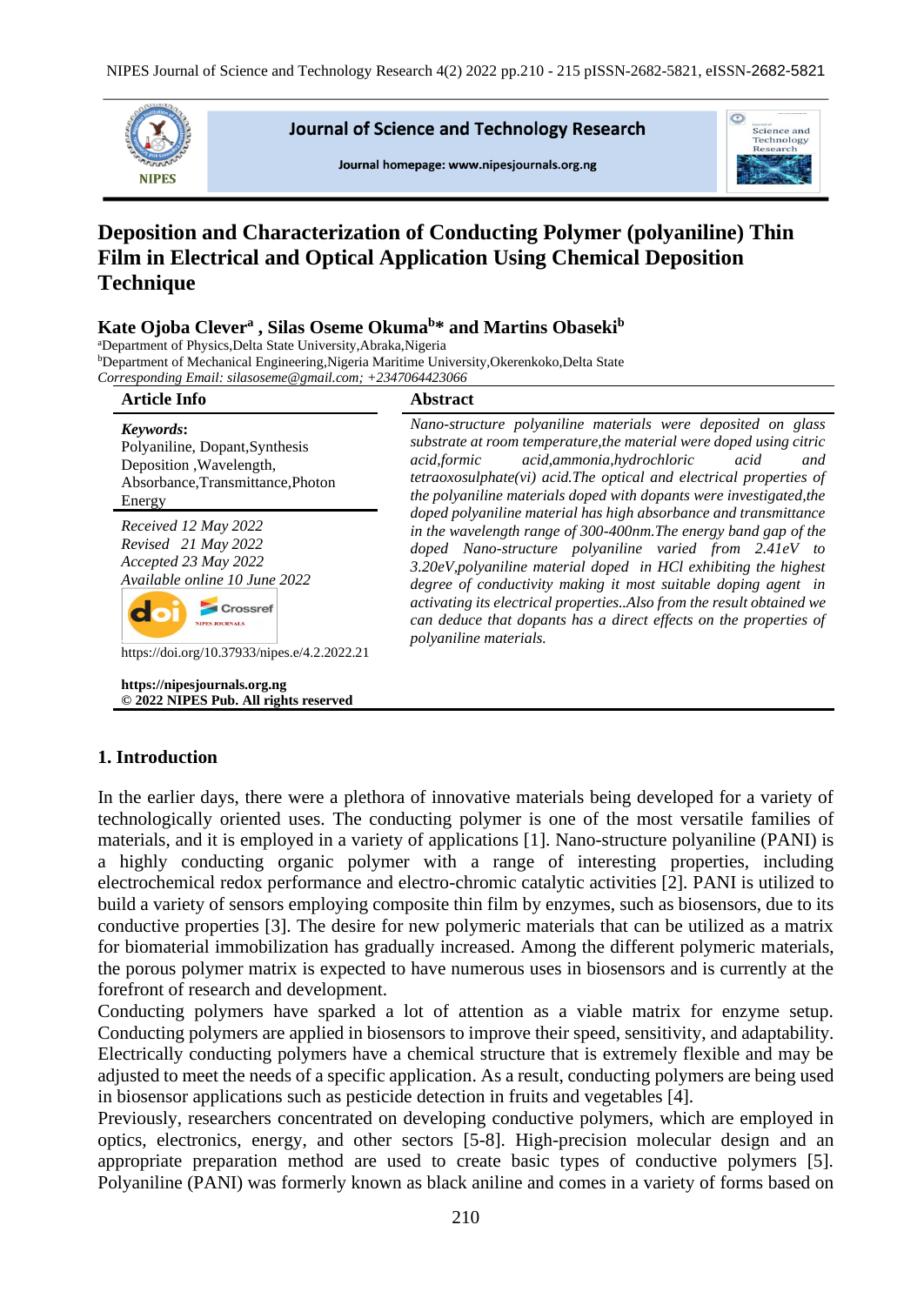its level of oxidation. PANI is also recognized for its ease of use [9], environmental stability, and ability to be doped by protonic acids [5]. Polyaniline is the material of choice for current and future electronics technology due to its ease of manufacture, controlled and reversible electrical and electronic properties by oxidation and protonation (non-redox doping) [10]. The lengthy polyaniline chain's alternating bonds make it extremely difficult to handle, infusible, and essentially insoluble in ordinary organic solvents [11].

Conducting organic polymers have piqued the interest of researchers due to their possible application in future optoelectronic devices. The nano-structure polyaniline family of polymers has been identified as one of the promising systems because of its superior electrical and optical properties, as well as its environmental resilience. In this paper we report about the preparation and the deposition of a conducting polymer (PANI), thin films made by the chemical deposition technique. These films, were further investigated for their optical and electrical properties.

## **2. Methodology**

## **2.1. Preparation of Polyaniline (PANI)**

Polyaniline was created through the chemical oxidative polymerization of aniline in the presence of hydrochloric acid as a catalyst and ammonium peroxidisulphate as an oxidant. For the synthesis, we used 50 ml of 1M HCl and 2 ml of aniline in a 250 ml container.a stirrer with an electromagnetic field After that, 5gm of  $(NH_4)2S_2O_8$  (ammonium peroxydisulphate) in 50 ml of 1M HCl was abruptly added to the preceding solution.  $0^{\circ}$  C is the polymerization temperature was kept running for 5 hours to complete the polymerization reaction The obtained precipitate was then filtered.The product was washed with 1M HCl, then distilled water, until the wash solution turned colorless.It was then re-filtered and thoroughly washed with distilled water several times more to produce the emerald salt (ES) form of polyaniline. To obtain emeraldine base (EB) form of PANI, dedope (ES) form of PANI was mixed with 0.1M NH4OH and dried in a vacuum oven at 60° C for 24 hours. As a result, an insulating polyaniline (EB) polymer powder was obtained [12].

## **2.2. Deposition Technique**

Chemical deposition (CDT) technique is applied in this research, this technique involves the dipping of the substrate into the reaction mixture to enable the film form on it.The material used for the deposition is borosilicate glass,it was saline so that polyaniline can grow on it using a silating bath for 3 seconds.

## **2.3. Measurement of Absorbance of the Film**

The absorbance of the deposited film was carried out using the Ultraviolet spectrophotometer for the liquid polyannile and different slides.To determine the wavelength with the maximum absorption,a blank (water) was used for the liquid polyaniline and blank slide was also used at a given wavelength.

## **3. Results and Discussion**

This investigation was aimed to understand the synthesis and characterization of PANI based conducting polymers,modifications to conducting polymers can make them conductive.Electrical and optical qualities of metals or semiconductors can be found in conductive polymers, but they preserve their good mechanical properties. Polyaniline is a good example of a material that may be coverted into the conducting state by doping it [13].Ammonia,formic acid,citric Acid,HCl and H2SO<sup>4</sup> were the dopants used for this evaluation.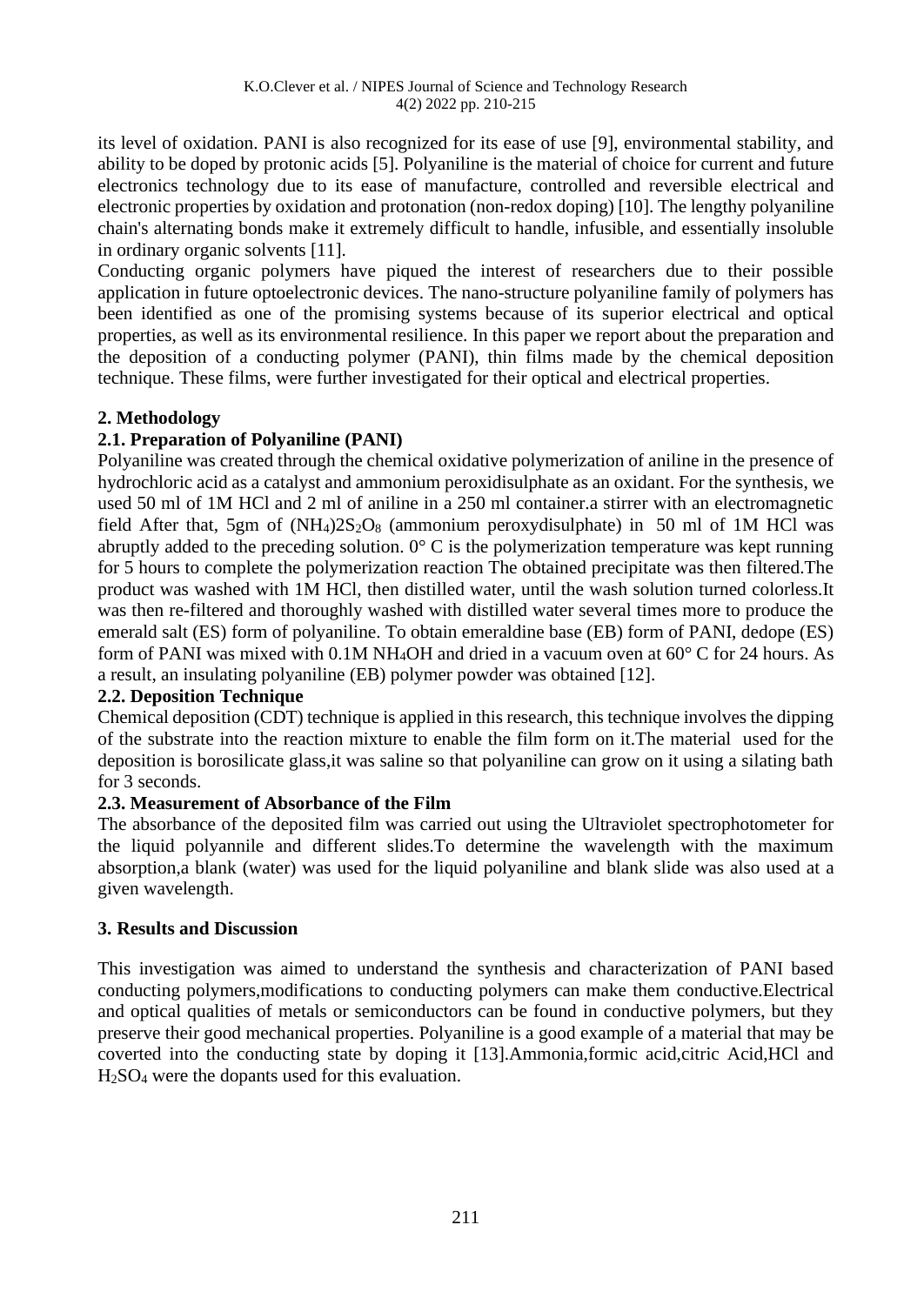

**Figure 1: Variation of absorbance with wavelength for different doped poly-aniline material**

From the plot in Figure 1 depicts the variation of absorbance with wavelength for different doped materials of polyaniline. In the wavelength range of 100-150nm, there is an increasing rise but maintained a steady rise at wave length 150-200nm.At wave length of 250nm, the absorbance increased drastically and the film exhibited maximum absorbance in the wavelength ranging from 300-400nm.Formic acid absorbance rate was highest followed by citric acid, H2SO4, HCl and Ammonia respectively. This result shows that polyaniline doped with formic acid tend to absorb more electromagnetic radiation in the ultra-violet region.



**Figure 2: Variation of transmittance with wavelength for different doped polyaniline materials**

The above Figure 2 show the variation of transmittance against wavelength of different materials of polyaniline doped in the wavelength range of 100-500nm.The transmittance increases as the wavelength increased from 200nm to 300nm but decreases drastically between wave length 300nm and 400nm.Also the doped polyaniline thin film increased rapidly from wavelength 400nm to 500nm,polyaniline doped formic acid has the least transmittance while polyaniline doped with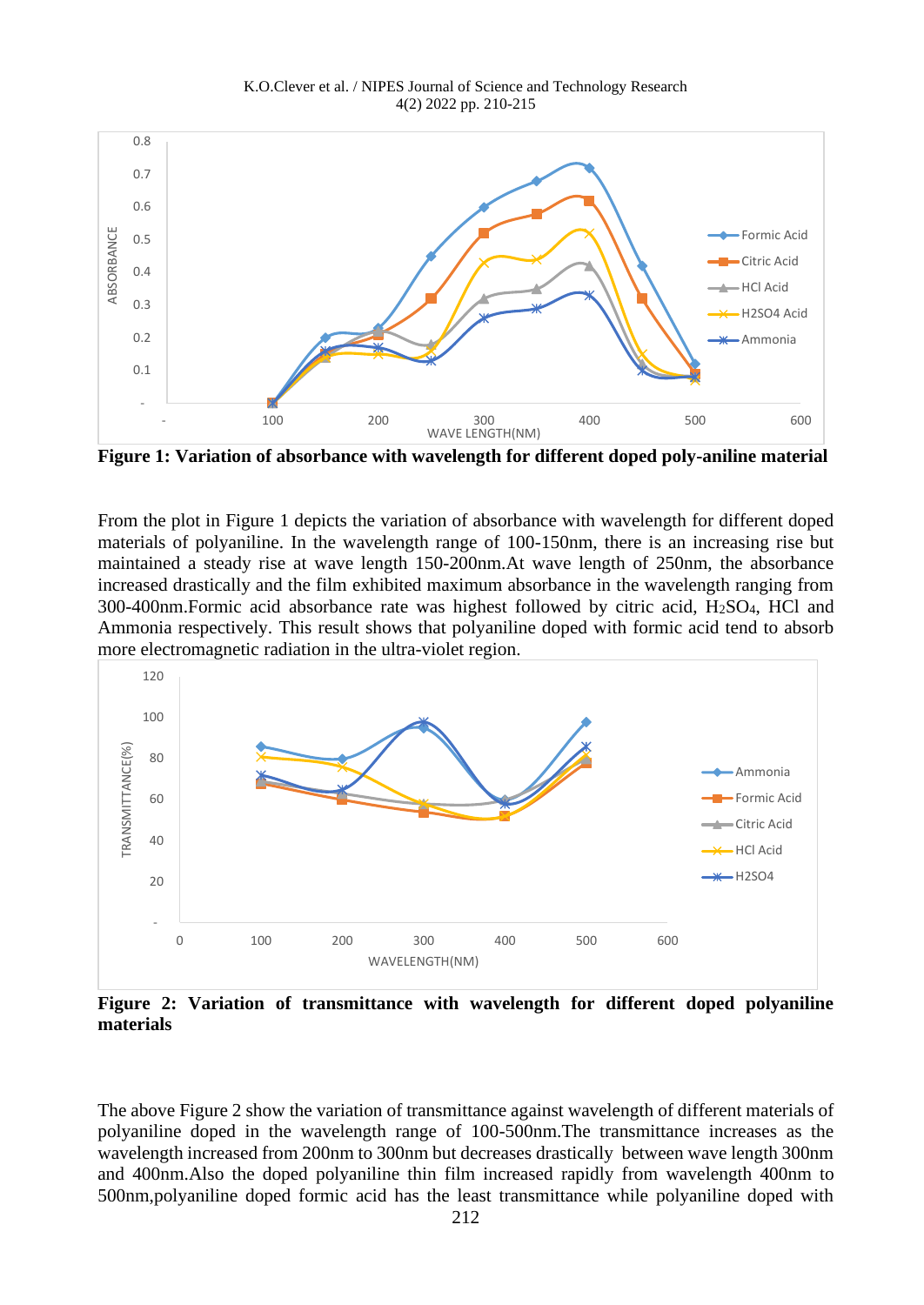ammonia has the highest transmittance. This shows that polyaniline doped ammonia will transmit more electromagnetic radiation.This result deduce that polyaniline can be used to cut-out the low wavelength of the ultra-violent region of the electromagnetic spectrum.



**Figure 3: Variation of transmittance with photon energy for doped polyaniline materials.**

Figure 3 shows the variation of transmittance with photon energy for doped polyaniline materials. Between 2.0 and 4.0eV, the transmittance increases rapidly and for photon energy greater than 4.0eV, the transmittance increased to a maximum value and remain fairly constant. The polyaniline material doped with citric acid has the least transmittance for photon energy from 1.3 to 7. 0eV.The maximum transmittance varied for different range of photon energy depending on the dopant. From the plot, photon energy polyaniline doped with HCl has the highest photon energy, followed by formic acid, H2SO4, Ammonia and citric acid.

| Table 1: Electrical Characterization |                   |                    |              |                        |  |
|--------------------------------------|-------------------|--------------------|--------------|------------------------|--|
| S/N                                  | <b>D</b> opants   | <b>Resistivity</b> | Conductivity | <b>Energy Band Gap</b> |  |
|                                      | H2SO <sub>4</sub> | 16.944             | 0.059        |                        |  |
| ∍                                    | Ammonia           | 1.457              | 0.69         | 2.41                   |  |
| 3                                    | Citric Acid       | 6.209              | 0.161        | 2.9                    |  |
| $\overline{4}$                       | Formic Acid       | 0.852              | 1.174        | 2.5                    |  |
|                                      | HCl               | 1.382              | 2.153        |                        |  |



**Figure:4: Plot of different dopants showing the level of resistivity, Conductivity and Energy band gap**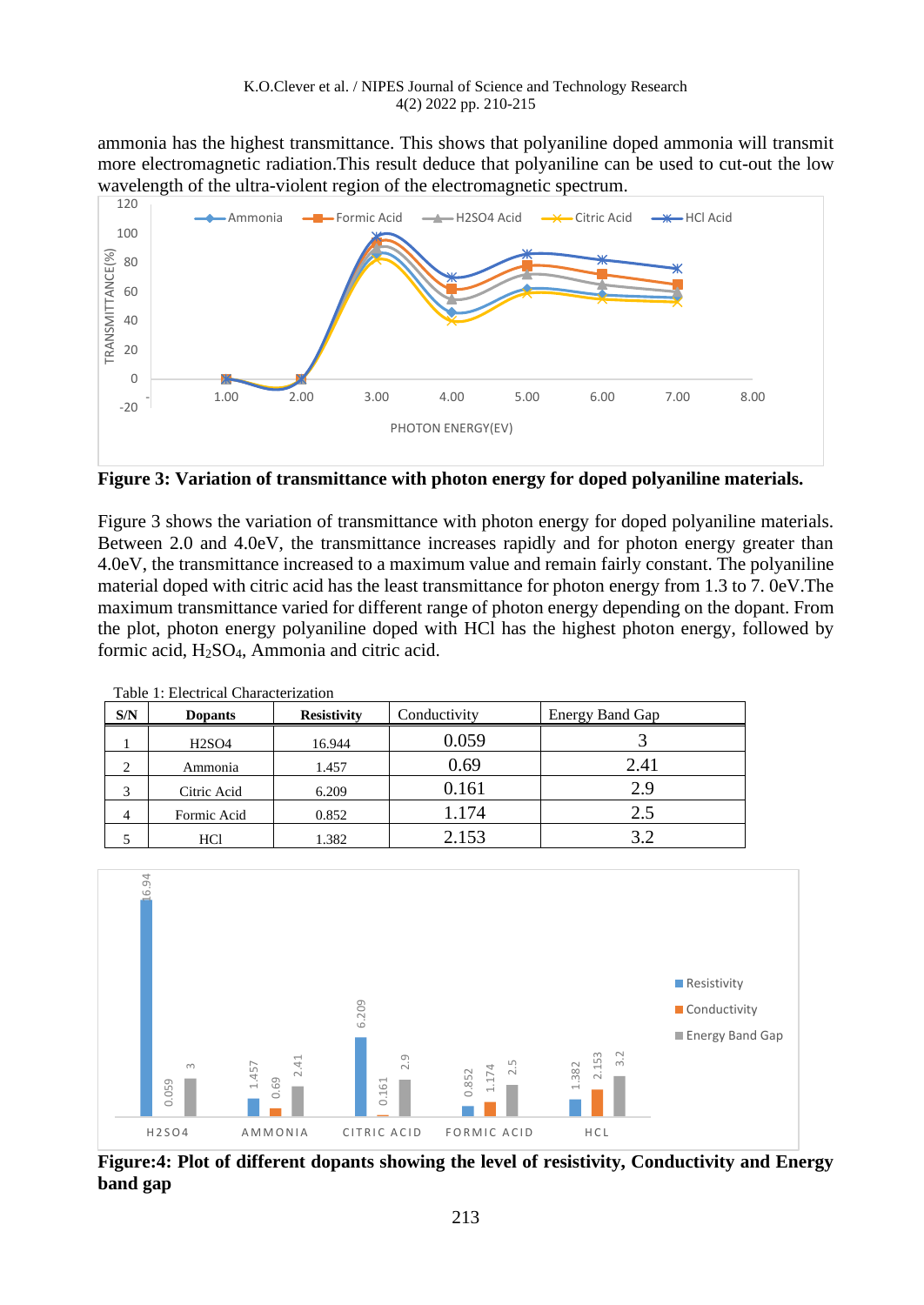From Table,1 and Figure 4, the polyaniline materials doped with HCl exhibited the highest energy band gap with a value of 3.2Ev followed by the ones doped with  $H_2SO_4$ , Citric acid, Formic acid and Ammonia with a corresponding value of 3,2.9,2.5,2.41Ev respectively. This shows that doping polyaniline with different dopant causes a change in the energy band gap. Also from the Table 1 and Figure 4,the result from the characterization data obtained it showed that polyaniline doped with H2SO4 Acid has the highest resistivity resulting to a lower conductivity of the doped material, this is an indication that polyaniline material doped  $H_2SO_4$  Acid is resistant to the flow of electric current more readily than the other four dopants which is evident from the plot shown in figure 4. However, Polyaniline material doped with HCl acids have the highest conductivity as shown in figure 4 above. Therefore, it can be observed that the dopants disposed of HCl acid can aid in enhancing the material conductivity better than the other dopants utilized.

In light of the findings of the experiments, which compared the electrical conductivity of samples obtained by doping thin films of polyaniline with ammonia, formic acid, citric acid,  $H<sub>2</sub>SO<sub>4</sub>$ , and HCl acid, it is possible to claim that thin films obtained by doping polyaniline with hydrochloric acid have a higher electrical conductivity than those obtained by doping polyaniline with the other dopants.

It is clear from both Figure 4 and the experimental data presented in Table 1 that the thin films of polyaniline doped with hydrochloric acid have a better electrical conductivity than the samples obtained by doping with ammonia, formic acid, citric acid, and  $H<sub>2</sub>SO<sub>4</sub>$  acid. This is the case because the thin films have a higher concentration of hydrogen chloride ions. This result has been earlier being reported in the study by [13].

#### **4. Conclusion**

This research evaluated the deposition and characterization of polyaniline thin film using different dopant. An optical and electrical characterization was investigated at different wavelength. The following results were obtained; In the variation of absorbance with wavelength, the film exhibited maximum absorbance in the wavelength range of 300-400nm.Formic acid absorb more radiation in the ultra-violet region than the other dopants. In the variation of transmittance with wavelength it as observed that polyaniline doped with ammonia transmitted more electromagnetic radiation more in the ultra-violet region, this is evidence why is use as a cut-out of wavelength part of the ultra-violet region of the electromagnetic spectrum**.** The variation of transmittance with photon energy reviews that the transmittance increases rapidly with the photon energy range of 2eV-3eV and decreases fairly from 3eV to 4eV, hence polyaniline materials doped with citric acid has the least transmittance while the maximum transmittance varies for different range of photon energy depending on the dopant applied. Also from the energy band gap result, HCl exhibited 3.2eV with a corresponding conductivity of 2.153 making it most suitable in doping polyaniline in activating its electrical properties.

#### **References**

- [1] Murat Atesa,, Tolga Karazehira and A. Sezai Saracb.(2012).Conducting Polymers and their Applications, Current Physical Chemistry, 2, 224-240,.
- [2] C.M. Li, C.Q. Sun, W. Chen, L. Pan.(2005). Electrochemical thin film deposition of polypyrrole on different substrates, Surface & Coatings Technology, 198, 474– 477.
- [3] Melis Asal , Özlem Özen , Mert ¸ Sahinler and Ilker Polato.(2018).Recent Developments in Enzyme, DNA and Immuno-Based Biosensors.
- [4] Rasu Ramachandran, Veerappan Mani, Shen-Ming Chen1, George Gnana kumar, Mani Govindasamy.(2015).Recent Developments in Electrode materials and Methods for Pesticide Analysis – An overview, Int. J. Electrochem. Sci., 10 859 – 869.